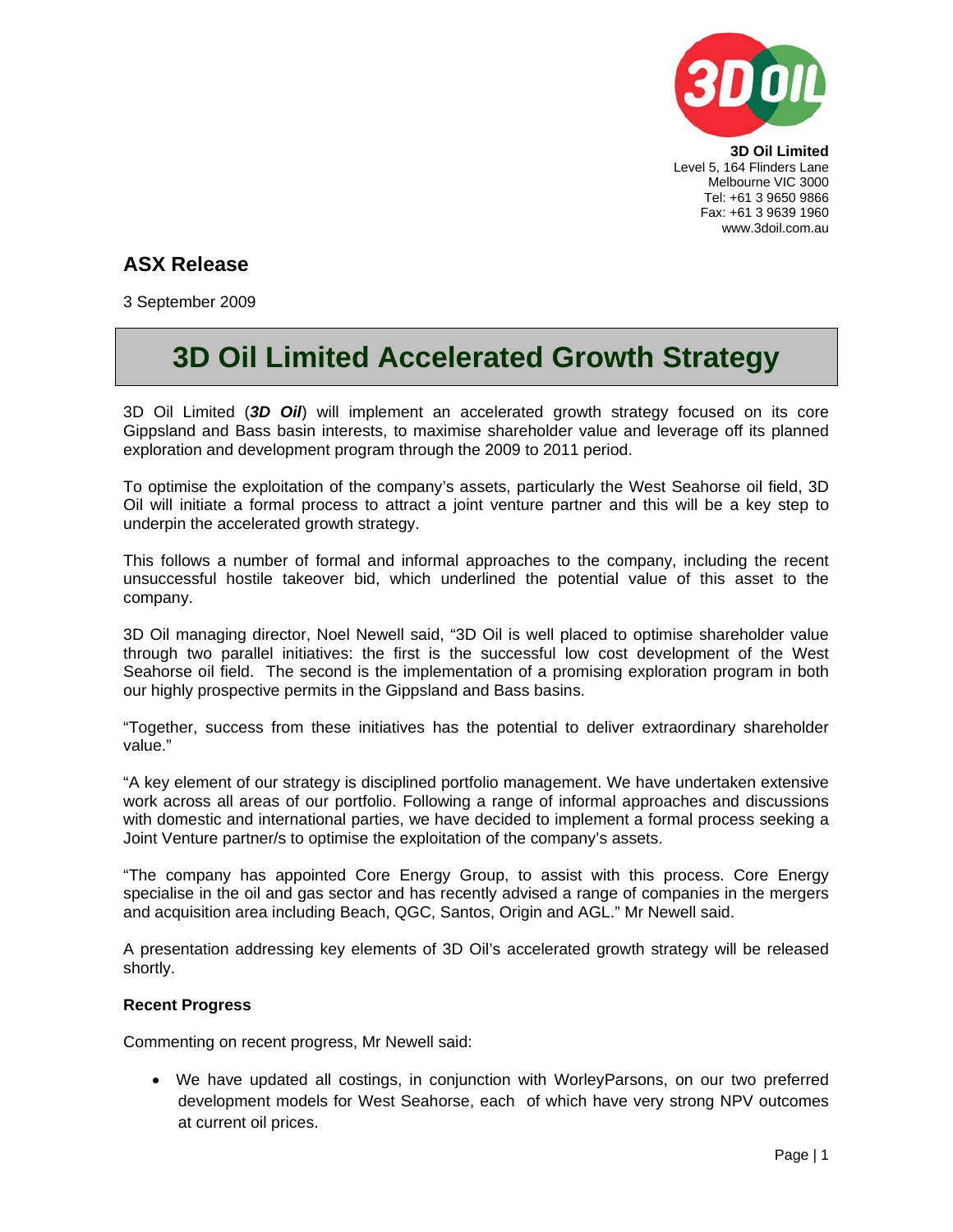- A formal approach has been made for third party access to offshore production facilities for West Seahorse based on precedents used in the UK North Sea.
- Increased reserves and contingent resources in West Seahorse following an extensive review using independent expert consultants.
- A detailed evaluation of Vic/P57 has resulted in the de-risking of the Sea Lion and Felix prospects and uncovered a new lead trend for the 'Longtom style' play.
- Discussions with a range of interested parties are continuing. A formal process has now commenced with Core Energy with a view to final decision on partners by December 2009.

**---------------------------** 

## **For further information, please contact:**

T (03) 9650 9866

Noel Newell **Newell Paul Taliangis Ian Howarth Ian Howarth** 3D Oil Limited T (08) 8412 6400 T (03) 9223 2455

Managing Director **Core Energy Group** Collins Street Media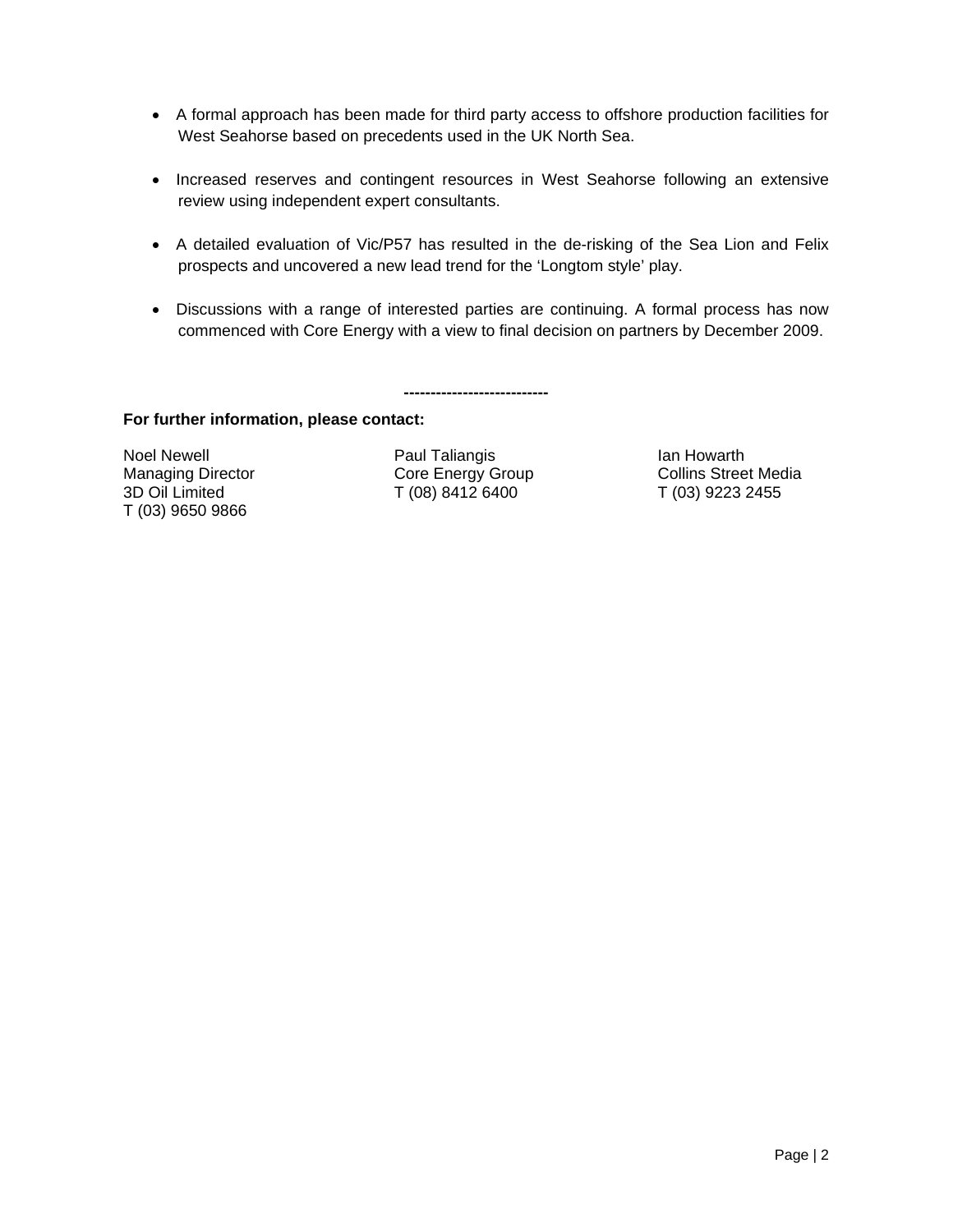#### **About VIC/P57 (West Seahorse)**

3D Oil was awarded 100% equity in VIC/P57 in April 2008. The permit is located in the northern Gippsland Basin and covers approximated 750 square kilometres.

VIC/P57 contains the West Seahorse oil field which was discovered in 1981 by Hudbay with the drilling of West Seahorse-1. The West Seahorse field is located approximately 4 kilometres from the producing Seahorse field. Since acquiring the permit 3D Oil has completed geological and geophysical work, including the acquisition of seismic, as well as further drilling.

Additionally, 3D Oil has undertaken engineering studies, resulting in the formation a highly progressed development program for the permit with the West Seahorse-3 suspended for future production.

In addition to the West Seahorse discovery, VIC/P57 also contains significant exploration potential. Notably the Sea Lion and Felix prospects are low risk four-way dip closures ready to drill and offer significant upside.

Current reserves are located in two reservoirs, contingent resources are located within a third reservoir. While the satellite feature, Hippo, has potential to add value as a prospective resource.





| <b>Reserves</b>                                | 1P   | 2P          | 3P          |
|------------------------------------------------|------|-------------|-------------|
| N1 and N2.6 (MB)                               | 4.1  | 5.3         | 6.8         |
|                                                |      |             |             |
| <b>Contingent</b>                              | Low  | <b>Best</b> | <b>High</b> |
| <b>Resources</b>                               | Est. | Est.        | Est.        |
| P1 and NE Sector                               | 2.8  | 3.4         | 4.0         |
| (MB)                                           |      |             |             |
|                                                |      |             |             |
| <b>Total Reserves and Contingent Resources</b> |      |             |             |
|                                                | 6.9  | 87          | 10.8        |



Seismic section illustrating prospective Rosedale Fault structures including Felix and Sea Lion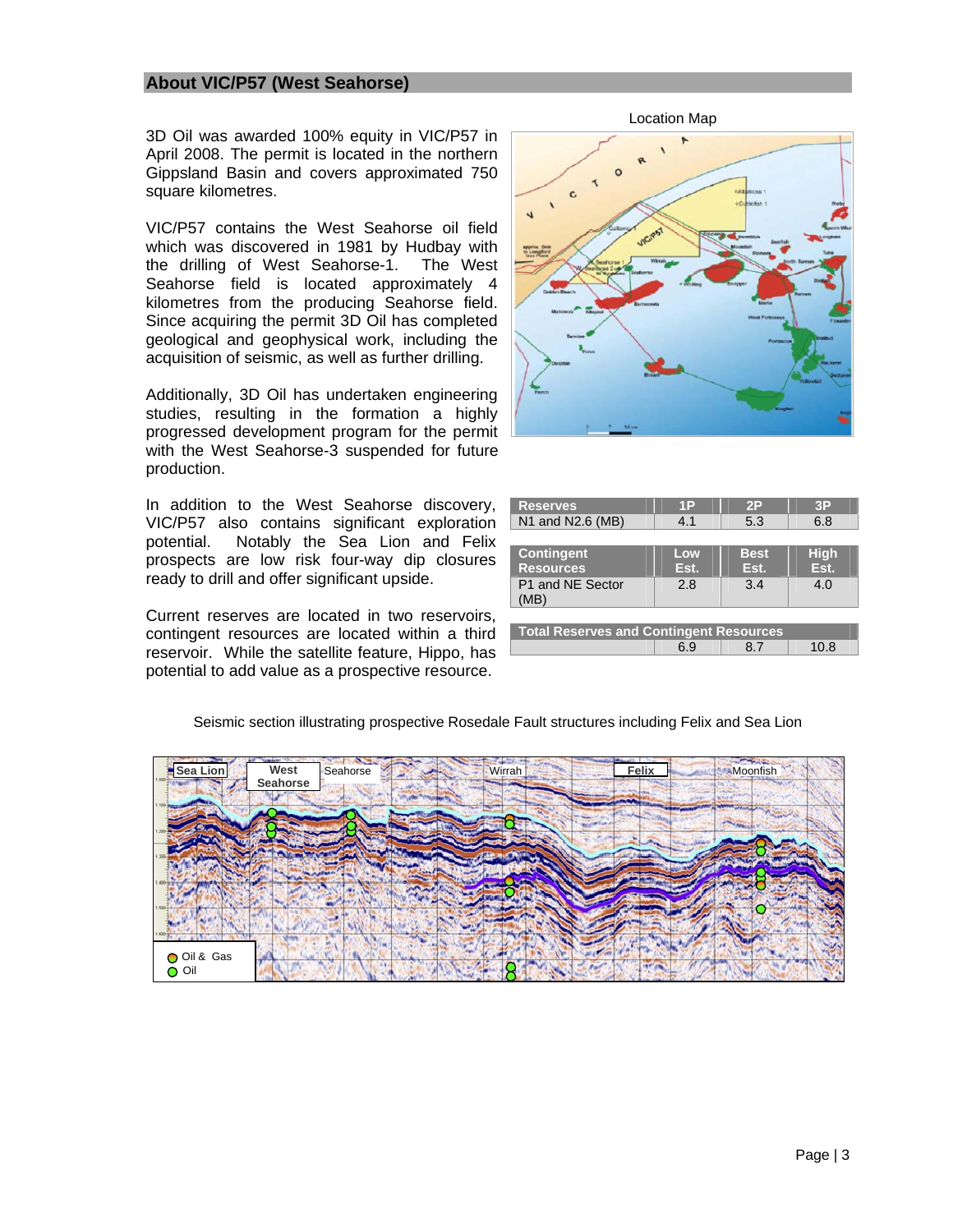

Top Latrobe structure, Gippsland infrastructure and West Seahorse location